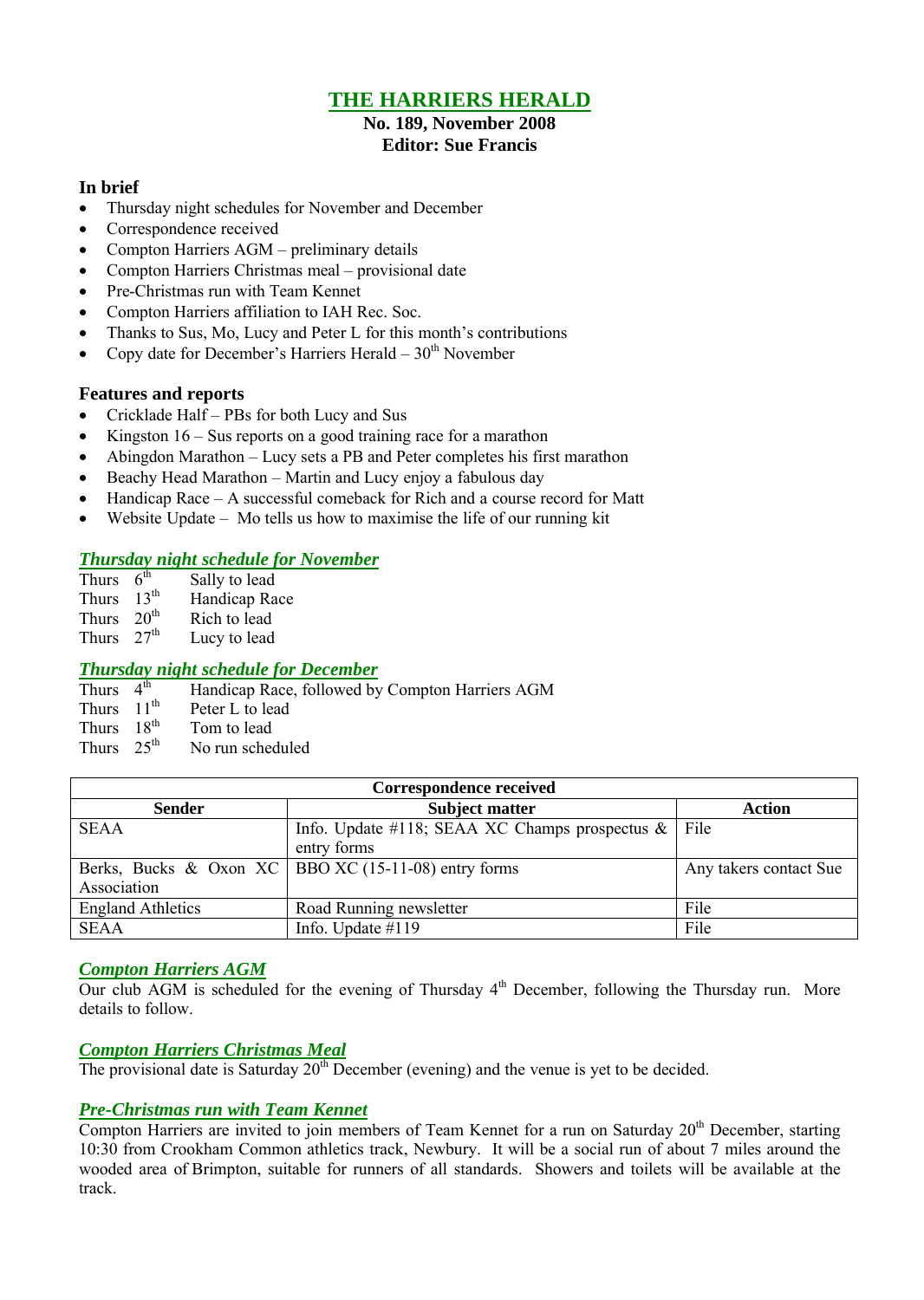## *Compton Harriers affiliation to IAH Rec. Soc.*

The AGM of Rec. Soc. has been postponed until Wednesday 26<sup>th</sup> November. All Rec. Soc. members are invited to attend (although Associate members cannot vote). Included on the agenda is an item requested by Compton Harriers: "Proposed amendment to the constitution to allow affiliated clubs to offer membership without the need to be Rec. Soc. members". Martin will be presenting our case for this.

## *Cricklade Half Marathon, 5 th October*

### **Sus**

Lucy and I braved the rain and wind and both finished this always well organized race - and at the same time showed them who Compton Harriers are!

Sus 1:32:20 PB <sup>rd</sup> overall lady Lucy  $1:35:33$  PB  $3<sup>rd</sup>$  vet lady

# *Kingston 16, 12th October*

**Sus**

I woke up at 4 a.m. and left the house 5 a.m. – for an 8 a.m. race start. I arrived much too early but that is how I prefer it. The parking was in a 5 storey parking-house and I parked my little caddy and watched the other cars arriving while I had a cup of tea. It is actually – as silly as it might sound – very entertaining to watch, and what lengths people will go to avoid parking a few meters further away from the start, despite the fact they are about to run 16 miles!

There were no signs at all to where the start actually was, so those of us who had not been there before looked a bit confused in the shopping centre.

The route was 2 loops, flat and very beautiful along river Thames and Hampton Court. But that is where the attraction stops, the last part was along A-roads with busy traffic – Phil you would probably have liked that!

My plan was to average 7:20 per mile; reaching  $\frac{1}{2}$  marathon at 1:35:14 I knew I was within target. I finished in 1:56:38 as  $6<sup>th</sup>$  overall lady. In total 623 finished the race.

It has to be said that it is a good practice run for the London Marathon and if you fancy it they are doing it again on 5<sup>th</sup> April!

So see you there??

## *Abingdon Marathon, 19th October*

Lucy and Peter represented the Harriers in our local marathon and both did the club proud. Lucy knocked an incredible 13 minutes off her PB to finish in 3:24:03 (199<sup>th</sup> overall,  $17<sup>th</sup>$  lady and  $3<sup>rd</sup>$  FV45 in the Oxfordshire champs. Peter finished in an excellent 3:28:48 (235<sup>th</sup> overall). He says: "This was only my second marathon, with a gap of 27 years since the last. I managed to beat the 18-year-old me by 40 minutes - great. Steady pace seems to be the key to good times for me - I spent the first 10 miles at what felt like a gentle jog, and only the last 4 miles were tough going. Congratulations to my fellow Pangbourne entrant, Andy Pincock, who completed his third marathon in as many fortnights around the 4-hour mark. I'll be back next year trying to improve my PB. Meantime, I've got a FLM place to train for..."

## *Beachy Head Marathon, 25th October*

Martin and Lucy ran round together, finishing in 4:03 in 108<sup>th</sup> place. The first man and lady were Stuart Mills (3:02) and Jackie Hartwell (3:41). 867 people finished within 6 hours and there was a time limit of 9 hours. Lucy says: "It was an absolutely fabulous day and the event is not to be missed next year"!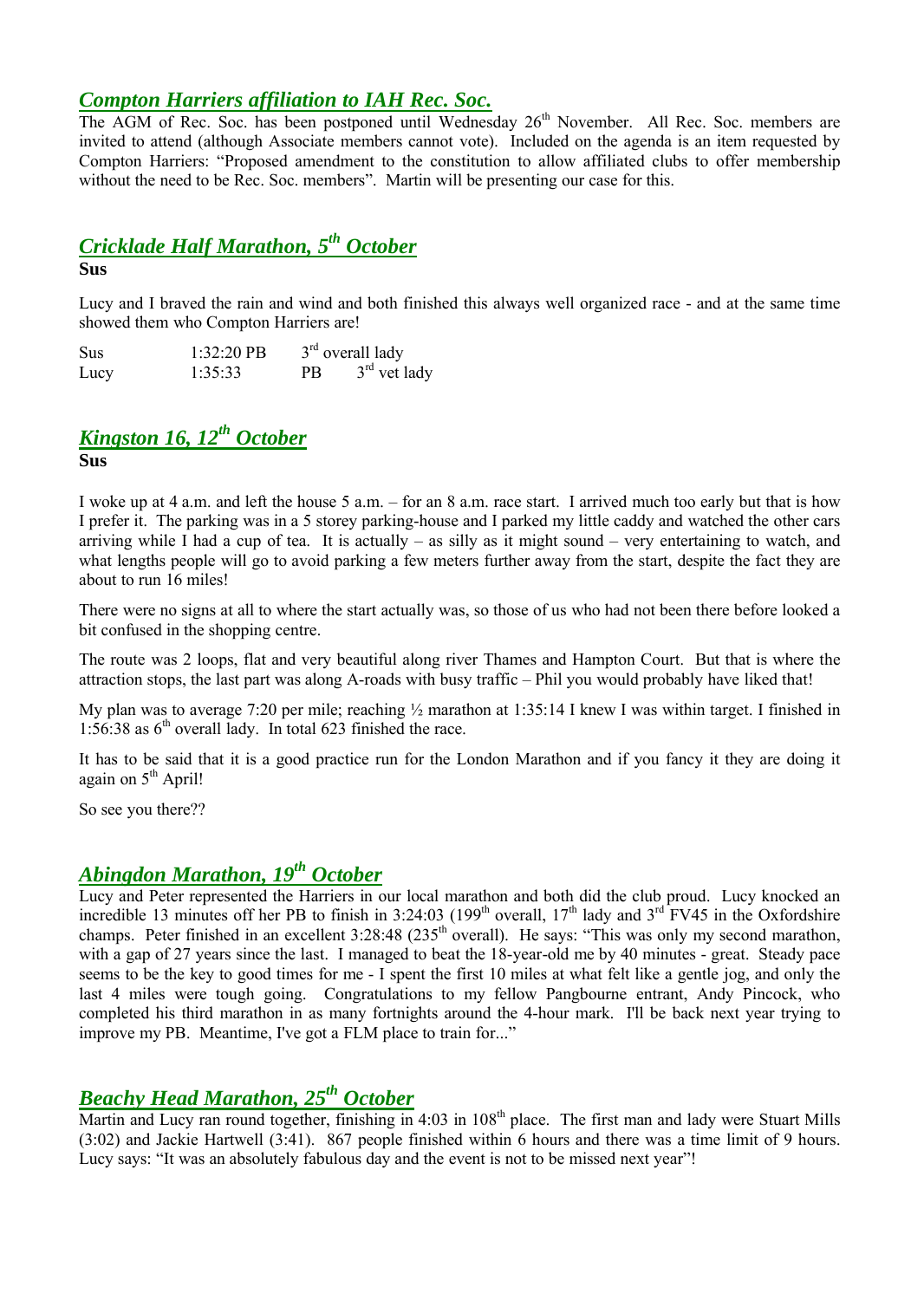## *Handicap Race* **Sue**

For October's Handicap Race, we were able to use our off-road route for the last time this year, being able to complete a warm-up lap and the race before the light faded. It was a cool but pleasant evening, and three regular handicappers were joined by Rich (returning to action after a long injury-enforced break) and new member Matt (whose recent good form led the handicapper to give him the 'honour' of starting last). Lucy started first, closely followed by Rich. Seventy seconds later, Dick set off with Sue and Matt close behind. Up at the front, a good race was unfolding between Lucy and Rich, with Rich edging ahead by halfway. Meanwhile, a fast-starting Matt soon caught Sue, and then quickly reeled Dick in too. Reaching the gate at the end of 'The Bumps', Matt then set off in pursuit of Lucy and Rich, but he began to suffer for his early pace. Rich extended his lead along the concrete road and took the trophy to break Lucy's winning run. Nevertheless, Lucy could be well pleased with setting a PB for the course. Matt's gutsy performance gave him a fantastic time of 12:25, which shaved 1 second off Martin's course record. A good battle between Sue and Dick saw Sue chasing Dick down towards the finish. Dick held on to take fourth spot, but both were very close to their course PBs. In fact Dick and Sue have performed incredibly consistently over the last three races, Dick's times being 13:18, 13:19, 13:20, and Sue's times being 13:02, 12:59, 13:01.

Congratulations to Rich, and thanks to Jan for timing. The next race is scheduled for Thursday  $13<sup>th</sup>$ November, and will be around the Village lap route starting and finishing along Burrell Road (meet at the Pickled Pig for a warm-up lap).

| Pos | <b>Name</b> | <b>Start time</b> | <b>Finish time</b> | <b>Actual time</b> | Handicap<br><b>Beaten?</b> |
|-----|-------------|-------------------|--------------------|--------------------|----------------------------|
|     | Rich        | 0:28              | 14:07              | 13:39              | $-0:53$                    |
|     | Lucy        | 0:11              | 14:21              | 14:10              | $-0:39$                    |
|     | Matt        | 2:12              | 14:37              | 12:25              | New Runner                 |
|     | Dick        | 1:38              | 14:58              | 13:20              | $-0:02$                    |
|     | Sue         | 1:59              | 15:00              | 13:01              | 0:00                       |

|        |  |  |  |  |  |  | After seven races Lucy is well away, while Dick, Martin and Sue are fighting it out to make the top |  |  |  |
|--------|--|--|--|--|--|--|-----------------------------------------------------------------------------------------------------|--|--|--|
| three. |  |  |  |  |  |  |                                                                                                     |  |  |  |

| Pos.             | <b>Name</b> | <b>Race points</b>       |                          |                          |                |                |                |                          |                          |                              |              |
|------------------|-------------|--------------------------|--------------------------|--------------------------|----------------|----------------|----------------|--------------------------|--------------------------|------------------------------|--------------|
|                  |             | Race                     | Race                     | Race                     | Race           | Race           | Race           | Race                     | Race                     | Race                         | <b>Total</b> |
|                  |             | 1                        | $\boldsymbol{2}$         | 3                        | 4              | 5              | 6              | 7                        | 8                        | 9                            | (best 5)     |
| $\mathbf{1}$     | Lucy        | 5                        | 7                        | 5                        | 7              | $\overline{7}$ | $\mathbf{r}$   | 6                        | $\overline{\phantom{0}}$ | $\overline{\phantom{0}}$     | 44 (34)      |
| $\boldsymbol{2}$ | Dick        | $\overline{7}$           | $\overline{\phantom{a}}$ | ۰                        | 6              | $\overline{3}$ | 4              | $\overline{4}$           | $\overline{\phantom{a}}$ | $\qquad \qquad \blacksquare$ | 24           |
| 3                | Martin      | 6                        | $\overline{4}$           | ۰                        |                | $\overline{4}$ | 6              | ۰                        | $\overline{\phantom{0}}$ | ۰                            | 21           |
| $\boldsymbol{4}$ | Sue         | 3                        | 6                        | 6                        | 2              |                | $\overline{2}$ | 3                        | $\overline{\phantom{0}}$ | -                            | (20)<br>23   |
| 5                | Peter L     | $\overline{2}$           | -                        | ۰                        | 3              | 5              | 5              | ۰                        |                          |                              | 15           |
| 6                | Andy        | 4                        | ۰                        | $\mathcal{I}$            | ۰              | $\overline{2}$ | -              | $\overline{\phantom{0}}$ |                          | ٠                            | 13           |
| 7                | Pete H      |                          | 5                        | ۰                        | $\overline{4}$ | -              |                | ۰                        |                          |                              | 11           |
| 8                | Sally       | ۰.                       | ۰                        | Ξ.                       | 5              |                | 3              | ۰                        |                          | ۰                            | 9            |
| $9=$             | Meena       | $\overline{\phantom{a}}$ | ۰                        | $\overline{\phantom{0}}$ | ۰              | 6              |                | $\overline{\phantom{0}}$ |                          | ۰                            | ⇁            |
| $9=$             | Rich        | ۰                        | ۰                        | ۰                        | ۰              | -              | -              | 7                        |                          |                              |              |
| 11               | Kirsty      |                          | ۰                        | $\overline{4}$           |                | ٠              | -              | $\overline{\phantom{0}}$ |                          |                              | b            |
| 12               | Matt        | $\overline{\phantom{a}}$ | ۰                        | ۰                        | ۰              | Ξ.             | -              | 5                        |                          |                              | 5            |
| $13=$            | Sus         | $\overline{\phantom{a}}$ | ۰                        | ۰                        | -              |                | -              | $\overline{\phantom{0}}$ |                          |                              |              |
| $13=$            | John        |                          | -                        | ۰                        | ۰              | Ξ.             | -              | $\overline{\phantom{0}}$ |                          |                              |              |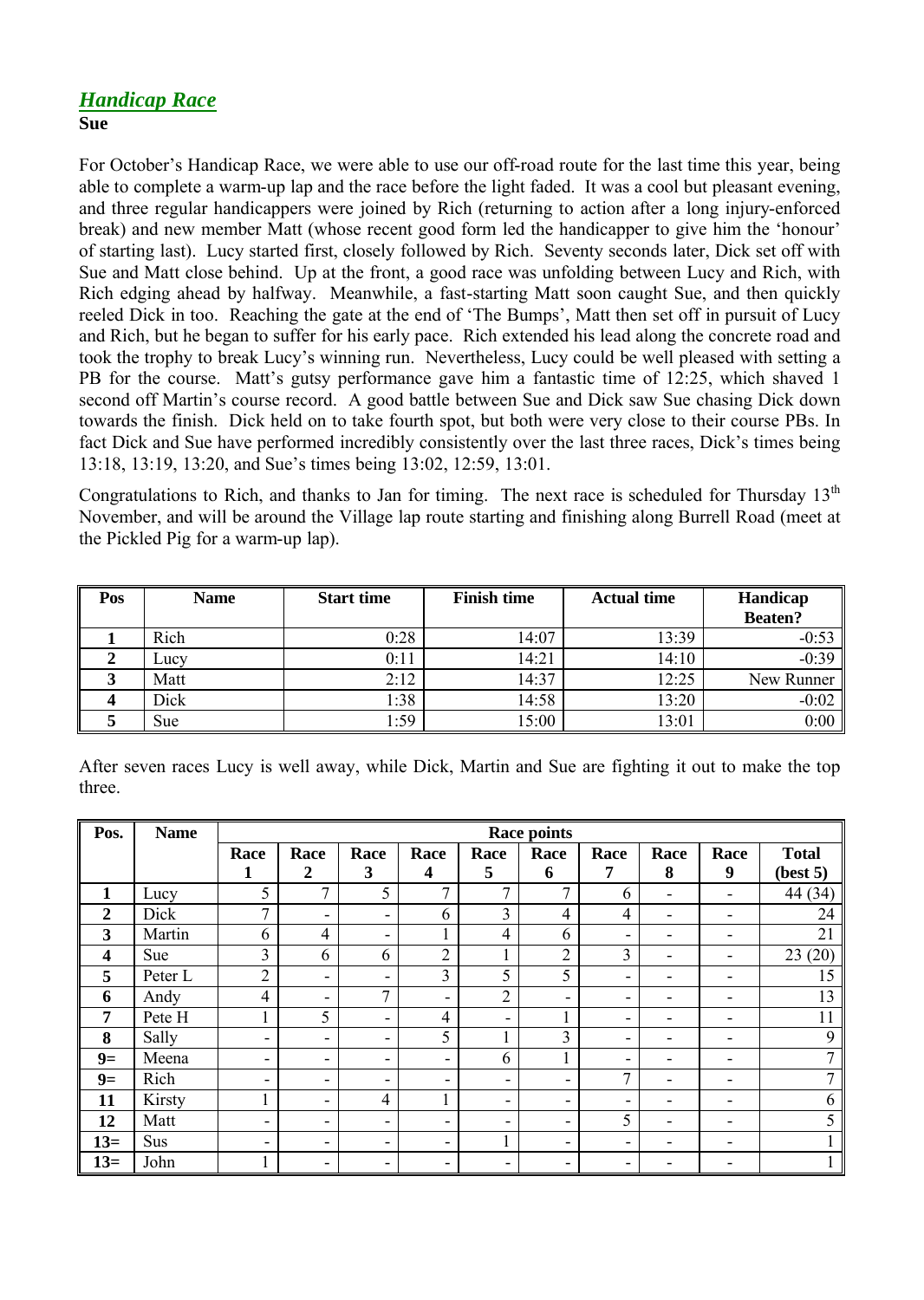### *Website update… http://www.comptonharriers.org.uk* **Mo**

### Apart from the new "Firework Display" on the front page, there has still been no major changes to the website layout for a while, so it may be time to update its appearance or modernise it a wee bit … I am looking at a few ideas at the moment, so there is no imminent change to report.

### **For this issue, my recommended website visits is:**

Try this link http://tinyurl.com/5n6j44 for articles covering the following topics: -

Heart Rate Monitors – don't leave home without one. Heart rate monitors are now fast becoming must have kit for all runners.

Taking the Pain out of Running - injuries are no fun – the article covers essential tips on how to avoid them.

Yoga for Runners can help runners become stronger and more flexible. Find out how yoga can make you a better runner.

Stretching for Runners - Read how current research may change your ideas on how and when you should be stretching.

### **My article this month looks at the best tips for looking after your running kit and getting more miles for your money.**

Generally, one of the great benefits of running has been the lack of expensive equipment, but with some of the modern gear such as Satellite trackers, heart-rate monitors, specialist shoes, iPods and hydration reservoirs to name but a few, the cost can soon burn a hole in your pocket. Therefore it makes sense to get the most out of your kit before it's necessary to replace it. Here are a few tips on how to prolong the life of your kit: -

### **SHOES**

When is it time to replace your shoes? Well, this can be a tough decision - your favourite pair of shoes might feel like an old reliable friend who's been with you every step of the way, but however well you treat them, at some point they'll let you down. As a rule of thumb a pair of shoes should last you 500 miles however, this also depends on things such as your weight, running style and the terrain on which you use them. If you are unable to calculate your mileage there are two other ways to gauge whether there's life left in the old shoes: -

- Visible evidence excessive wear on the outsole or, for severe pronators, a break down in the heel area often indicated by the uppers tending to tilt inwards.
- The 'feel' of the shoe. It won't feel as bouncy as it once did. Over time the ethyl vinyl acetate (EVA) in the midsole of your shoe is compressed as you run, squeezing the air out and deadening the spring in your step.

Here's how can you make them last longer:-

- Don't put them on the radiator to dry the heat will destroy the adhesives. If they are wet, stuff them with newspaper and leave them to dry naturally.
- $\bullet$  Bargain sales might offer great shoes at a fraction of the normal price, but beware if they are old models, it means they've been decaying as they've sat on the shelf. An old shoe won't offer the same protection as a newly made one, even if it hasn't been worn. Over time things like ozone and UV from sunlight will affect EVA negatively and break it down. Do some research, and if the shoes are over four years old, steer clear!
- Don't use running shoes for other sports. Other sports can ruin your running shoes for example, cycle clips can damage the soft uppers of running shoes, and the tennis court or five-a-side pitch will soon stretch and wreck them as they are not designed for the kind of lateral movement that these sports require.
- Take a nice pair of ultra-lightweight road-racing shoes on a few trail-running events and watch them disintegrate before your eyes. Gritty and stony surfaces will damage a road-racing shoe, which is built for flat, even, asphalt surfaces. Get yourself a trail shoe designed for the rough terrain. You'll use each different pair less and they'll end up lasting longer as a result.
- Have at least two pairs of running shoes to help prolong their life and not wear out too quickly. Do some training in your race shoes though, to get a feel for them and to ensure they are worn in before race day. Don't try anything new on a race day - that especially includes wearing a brand new pair of shoes.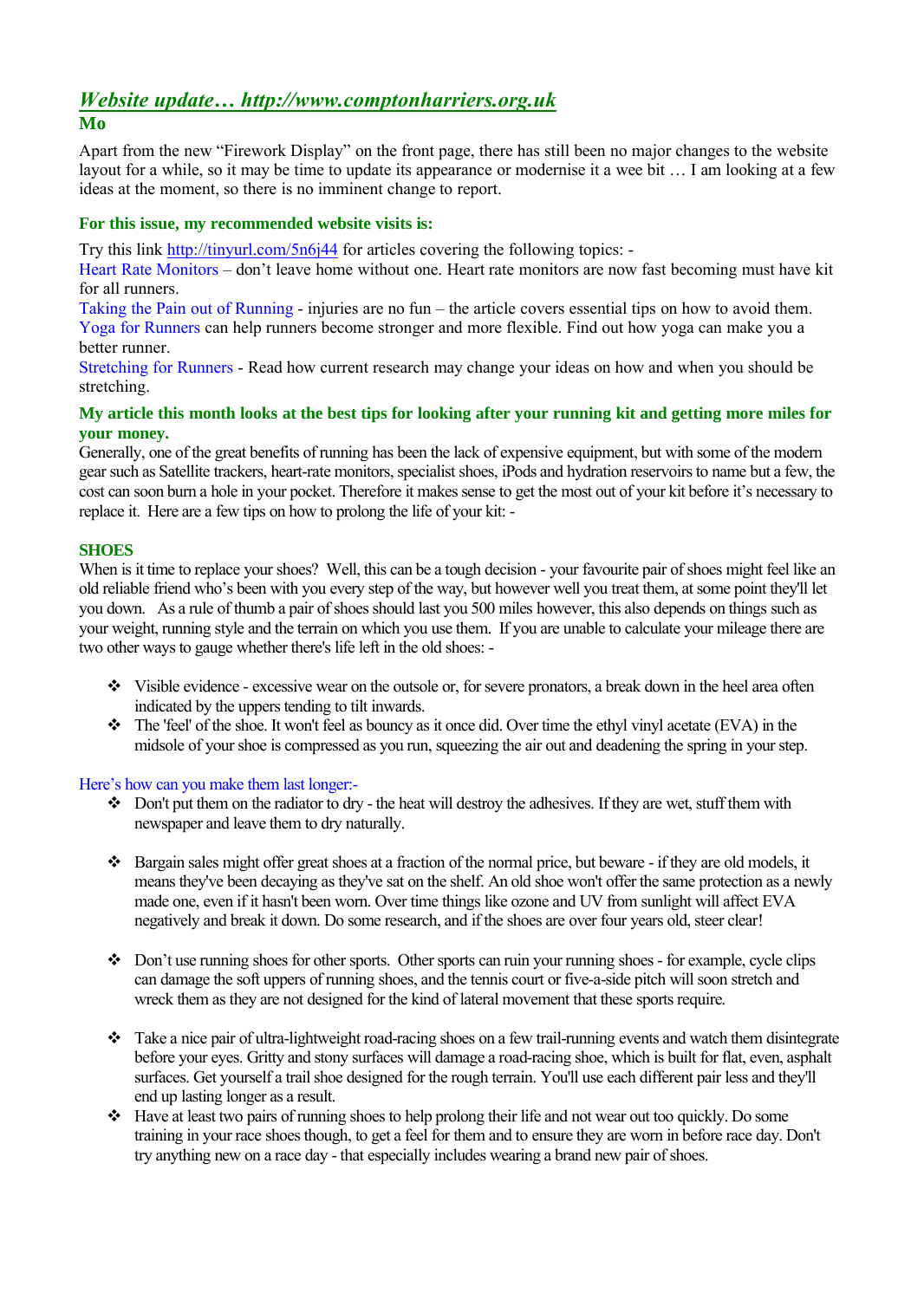- \* Regular hand washing and drying, and using clean socks should all help prevent odour problems. You could also use an antibacterial spray between washes. This will help to kill the bacteria and fungus that cause the shoes to smell in the first place and give them a longer life.
- The cardinal rule of running-shoe care is **never put your shoes through the washing machine or tumble**  drier. The heat and detergents from a washing machine cycle and tumble dryer break down the adhesives holding your shoes together. The best thing to do if you need to wash your shoes is to do it by hand in lukewarm water. Laborious, but worth it if you respect your shoes - and your wallet.

### **SPORTS BRAS**

Most sports bras will survive 30 to 40 washes before losing their support. Research carried out by "LessBounce" has shown that as a rule, for every one pair of running shoes you will need three sports bras, so assuming a pair of shoes lasts 500 miles, that's about 167 miles per bra.

Here's how to get more wear from your sports bra: -

- $\bullet$  Don't put sports bras in the washing machine or tumble dryer. There is some evidence that hand washing may make them last longer. It's worth remembering that sports bras are technical garments and heat can damage the structure of the bra and it will lose its support. When it doesn't fit properly it's no longer doing its job!
- It might sound obvious, but if your bra is falling apart, or even has a small hole in it, there's a strong chance that it's not doing the job it was designed for. Here are a few other markers to look out for.
- A common sign that the elastic has gone is when a once comfortable bra starts to rub. This is a sign that it's no longer fitting or supporting you and it's definitely time for a new model.
- Look out for bobbling. Once a bra starts to bobble it's a good indicator that it may be nearing the end of its useful life.
- When buying a new bra, do some research and talk to a retailer to find the most suitable model for your needs. If you're training for a marathon for instance, explain this and they'll be able to help you find the right bra.
- Most important of all is the support it gives you. This depends on your body shape, as well as the make of bra that fits you best. Remember, if it doesn't fit well when you buy it, it's certainly not going to as it ages.
- $\bullet$  Losing weight will also change your body shape so it's worth remembering that dropping a few stone might require a new bra.

### **WATERPROOF CLOTHING**

While much of your kit should be banned from the tumble dryer, waterproof products, such as Gore-Tex, are the exception.

- \* The heat from tumble trying actively improves and rejuvenates the double water repellent treatment (DWR) on your garment.
- Make sure you choose the right garment for the right use. You'll damage a lightweight jacket if you use it to run through brambles.
- The more you use your garment, the more quickly it is going to deteriorate so if you've worn your jacket every day for a few winters it might be time to get it re-treated.
- Dirt will stop water from beading and rolling off your garment. The DWR treatment lowers the surface tension of the water droplets and that's what stops the water from soaking into the fabric. People underestimate the importance of washing their garment. It's the washing and drying that helps the waterproofing layer to perform most efficiently.